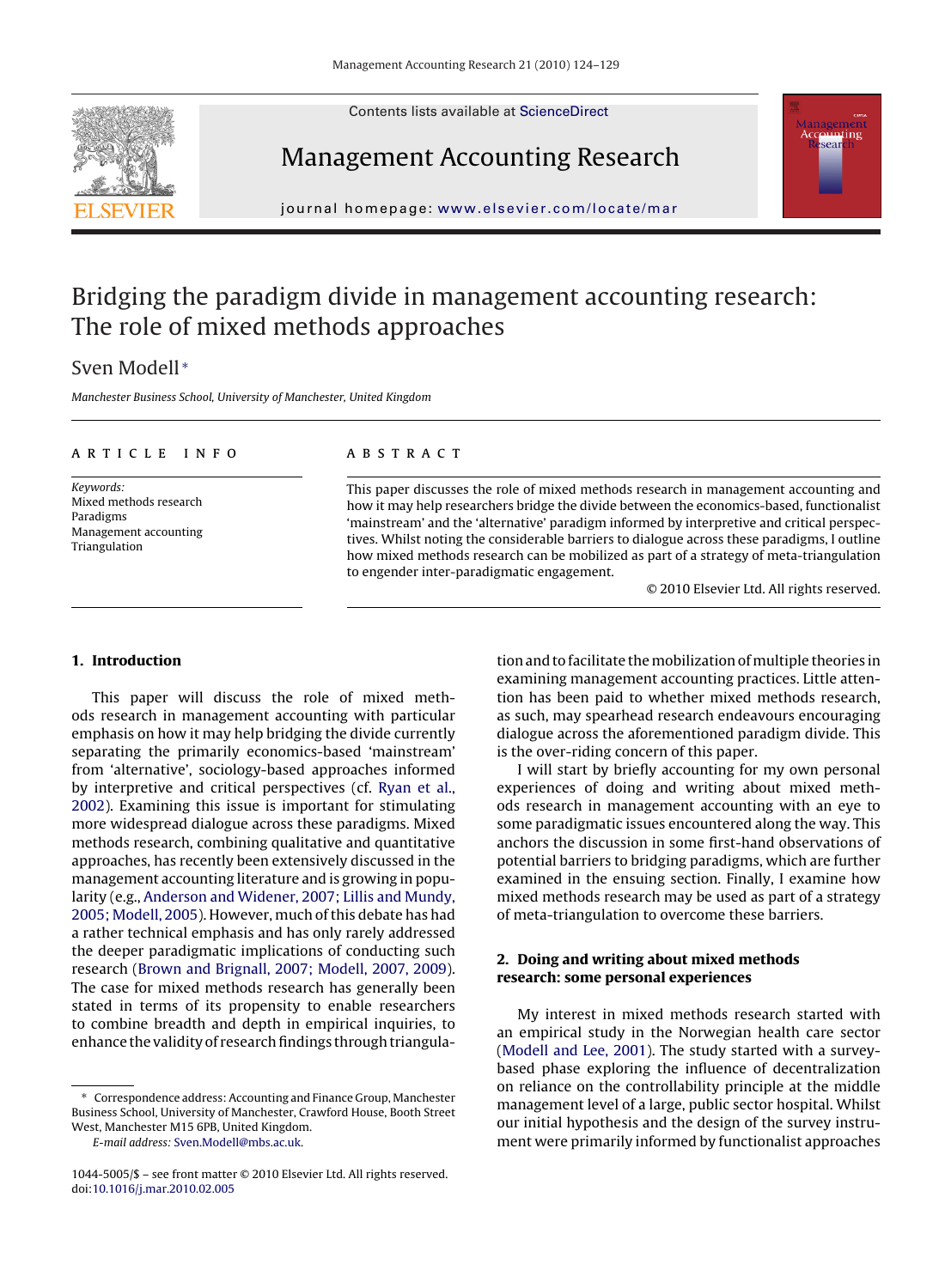(e.g., agency theory), we retained some openness to alternative theoretical perspectives and combined the survey with semi-structured interviews. This proved very helpful since our survey findings only provided weak and far from conclusive support for our a priori expectations. However, the interview data strongly indicated that institutional and political factors, to some extent unique to the Norwegian health care sector, had an important, mediating influence on the relationship between decentralization and reliance on the controllability principle. These relationships were further theorized by complementing our original model with insights from neo-institutional sociology. Hence, interview data enabled us to extend extant theories of the possibilities of implementing the controllability principle in conjunction with budgetary control. The paper was well-received by reviewers and was accepted for publication after minor revisions. To our delight, it was eventually awarded the John Perrin Prize for Best Paper in Financial Accountability and Management in 2001. In hindsight, both I and my co-author saw the study as a great learning experience opening up new perspectives and helping us develop new methodological skills.

Having completed this empirical study, I set out to compare my experiences with those of other management accounting scholars conducting similar kinds of research. This resulted in a comprehensive review of management accounting research relying on triangulation between survey- and case study-based methods published in major accounting journals between 1970 and 2002 [\(Modell, 2005\).](#page--1-0) The paper explored the issue of how various forms of method triangulation may contribute to validate research findings and resulted in the identification of three distinct approaches to this end. I started out by somewhat naïvely equating the use of qualitative and quantitative methods with those of the interpretive and functionalist paradigms, respectively (cf. [Burrell and Morgan, 1979\).](#page--1-0) Whilst a number of studies explicitly combining these paradigms were identified, my positioning of triangulation between them proved far from unproblematic and generated rather heated reactions in conference presentations. In particular, some interpretive and critical researchers saw this as an untenable position, arguing that triangulation is not possible across paradigms as the notion of validity has very different meanings which are embedded in diverging ontological and epistemological assumptions (cf. [Blaikie,](#page--1-0) [1991\).](#page--1-0) My response to these criticisms, smacking of the notion of paradigm incommensurability, was to re-position the paper exclusively within the functionalist paradigm whilst adopting the inherently pragmatist, but far from undisputed, position that the choice of particular theories and methods can be (and is often) emancipated from their ontological roots (cf. [Bryman, 2006, 2007\).](#page--1-0) However, the published paper ultimately eschewed ontological and epistemological issues related to mixed methods research.

Yet, on completing this paper I felt that there was still some unfinished work to be done to develop a consistent philosophical foundation for mixed methods research combining elements of interpretive and functionalist approaches. This led to some grappling with pragmatism as a possible means to this end. However, whilst pragmatism has emerged as the dominant philosophical position behind mixed methods research, I was disheartened by the rather loose and implicit manner in which this position is often mobilized in empirical studies. Instead, I started developing a paper grounded in critical realism [\(Modell, 2009\).](#page--1-0) I saw critical realism as a more appealing foundation for mixed methods research providing some paradigmatic 'middle ground' entailing clearly articulated analytical procedures for validating empirical observations. As such, it provided a convincing basis for tackling the philosophically tuned criticisms of the notion of triangulation encountered in my earlier work. However, it soon became clear that my ambition was by no means seen as politically neutral. Whilst draft versions of the paper met with some interest and encouraging comments from colleagues generally associated with the interpretive paradigm, some of them raised concerns that the essentially realist approach being advocated might constitute a 'threat' to this paradigm and that the 'politics' behind the paper were not clearly articulated. On the other hand, some colleagues with a more functionalist orientation saw such approaches as a 'strawman' or 'non-issue', arguing that positivist writers had already solved the problem of how to validate mixed methods research. Such reactions were typically combined with calls for 'getting on' with empirical research without worrying too much about philosophy and I generally found them more hostile than those emerging from my interpretive colleagues. However, I experienced little opposition to the usefulness of mixed methods research as such.

To summarize these personal experiences of conducting mixed methods research in management accounting it is clear that this is by no means an unproblematic or uncontested endeavour. A casual observation, not dissimilar to the experiences of other practitioners of mixed methods research (see [Bryman, 2006, 2007\),](#page--1-0) is that doing such research is more straightforward than writing about it. This would especially seem to be the case as long as we do not let philosophical issues 'get in the way' and concentrate on 'getting on' with empirical research. In what follows, I elaborate on why such a stance may reinforce the barriers to dialogue across paradigms.

#### **3. Barriers to inter-paradigmatic dialogue in management accounting research**

The above discussion suggests that the barriers to mixed methods research as a way of stimulating dialogue between the 'mainstream' and 'alternative' paradigms are particularly entrenched in the former. This impression is reinforced by prevailing 'mainstream' conceptions of the possibilities (and desirability) of such dialogue and can partly be traced to the intellectual roots of much research within this paradigm, notably articulated in Positive Accounting Theory (PAT). The preferred logic of inquiry in PAT places a strong emphasis on explaining and predicting substantive accounting phenomena and favours a hypothetico-deductive mode of theorizing and relatively one-sided reliance on quantitative methods using large samples ([Watts and Zimmerman, 1986; s](#page--1-0)ee [Williams, 1989](#page--1-0) for an early critique). However, whilst generally seen as rooted in a realist ontology and positivist epistemology